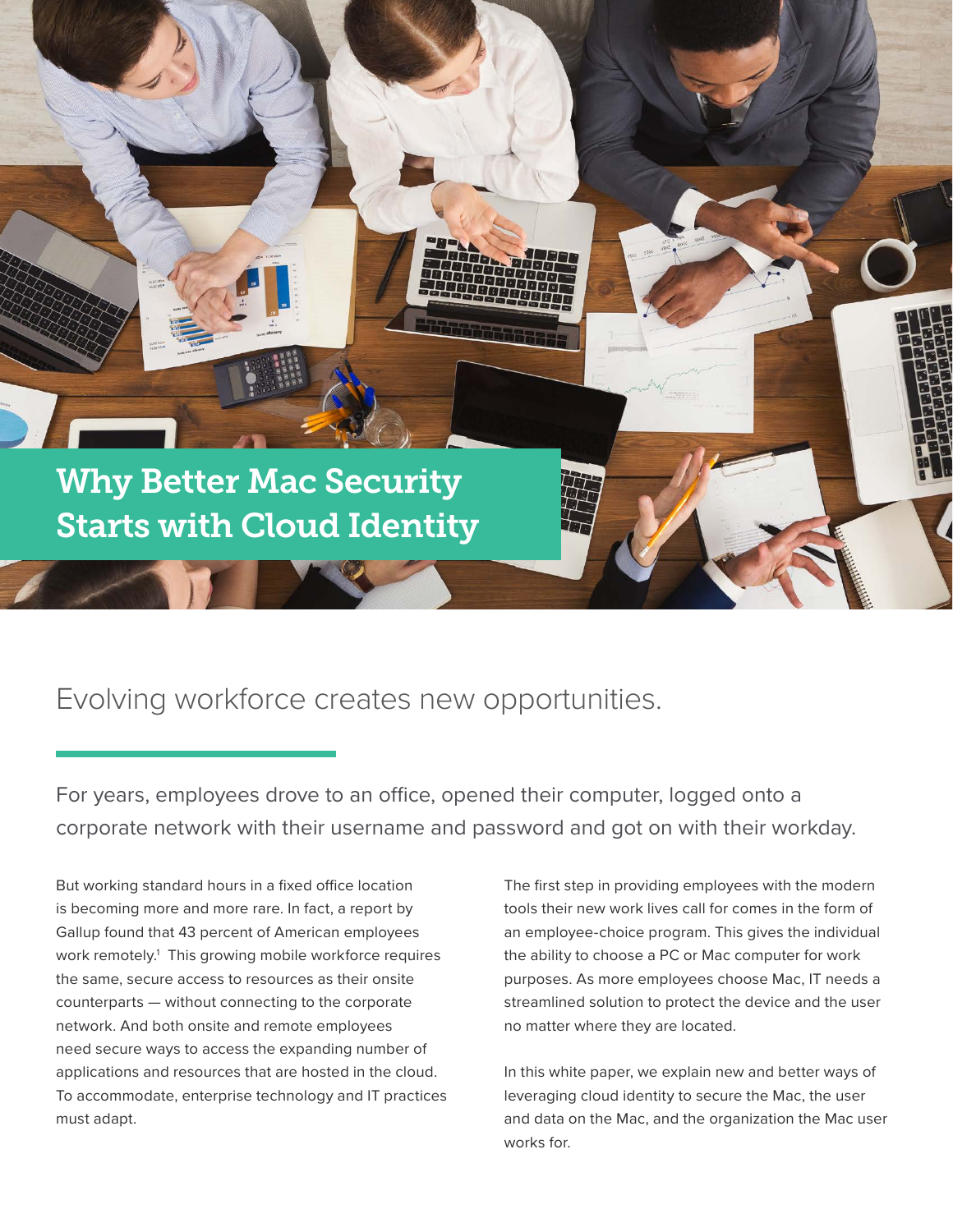# Authentication on a Mac today

While Active Directory (AD) and Lightweight Directory Access Protocol (LDAP) have been good technologies for authentication on the Mac over the years, they are quickly becoming antiquated in today's modern environments.

Users are forced to take the old-school approach of being on an organization's local area network (LAN) or use a virtual private network (VPN) to connect to internal resources, which provides a sub-optimal user experience. If you're using the Active Directory plugin, users can only change their passwords when AD is reachable — which often causes both confusion and costly help desk tickets.

This dated and patched process presents two major challenges:

### **1. Wasted IT resources**

When employees work remotely, they are not automatically on a company network. This creates password issues. Gartner reports up to 40 percent of an IT desk's volume are password resets.2 Many of these resets are from remote workers looking for a lost password.

Every help ticket costs money. According to Gartner, the average help desk call was \$17.88.<sup>2</sup> And if organizations outsource IT, they're likely billed a large lump sum for every ticket submitted — even if it's for a simple password reset.

Tickets and dollars quickly add up. Companies could be wasting thousands of dollars on password resets alone.

### **2. Increasing security threats**

It's very hard to implement multi-factor authentication or even think about increasing your security through methods like device trust while using AD, LDAP and Kerberos as your primary means of user authentication.

iPass conducted a report showing the biggest threat to company data security is the mobile workforce. In fact, 57 percent of global CIOs and IT decision makers suspect that their mobile workers have been compromised or caused a mobile security issue in the past year.<sup>3</sup>

### On-premises tools aren't adequate

Microsoft Active Directory has been the gold standard for on-premises identity and account management. Active Directory ensures company data and applications are protected from anyone outside of the directory that is not an employee.

A majority of companies used Active Directory to solve authentication issues in the past, yet it doesn't meet current challenges.

#### Why?

As the enterprise world shifts away from Windows to Apple, IT pros question the best practices for integrating Mac with Active Directory.

In fact, currently there are multiple issues with supporting safe and user-friendly ways for remote workers to authenticate through Active Directory:

**1.** If authenticating against Active Directory, employees have to be on the domain. This doesn't work for remote workers.

**2.** Organizations have historically leveraged Active Directory as a primary identity provider, yet many employers are shifting to offering Mac devices. This reduces control for remote Apple users — and user management capabilities are limited. This requires the use of third-party add-ons, which adds complexity to user management and higher costs.

**3.** IT admins can't deploy commands and scripts in the form of policy documents that apply their settings to the computers and users within their control.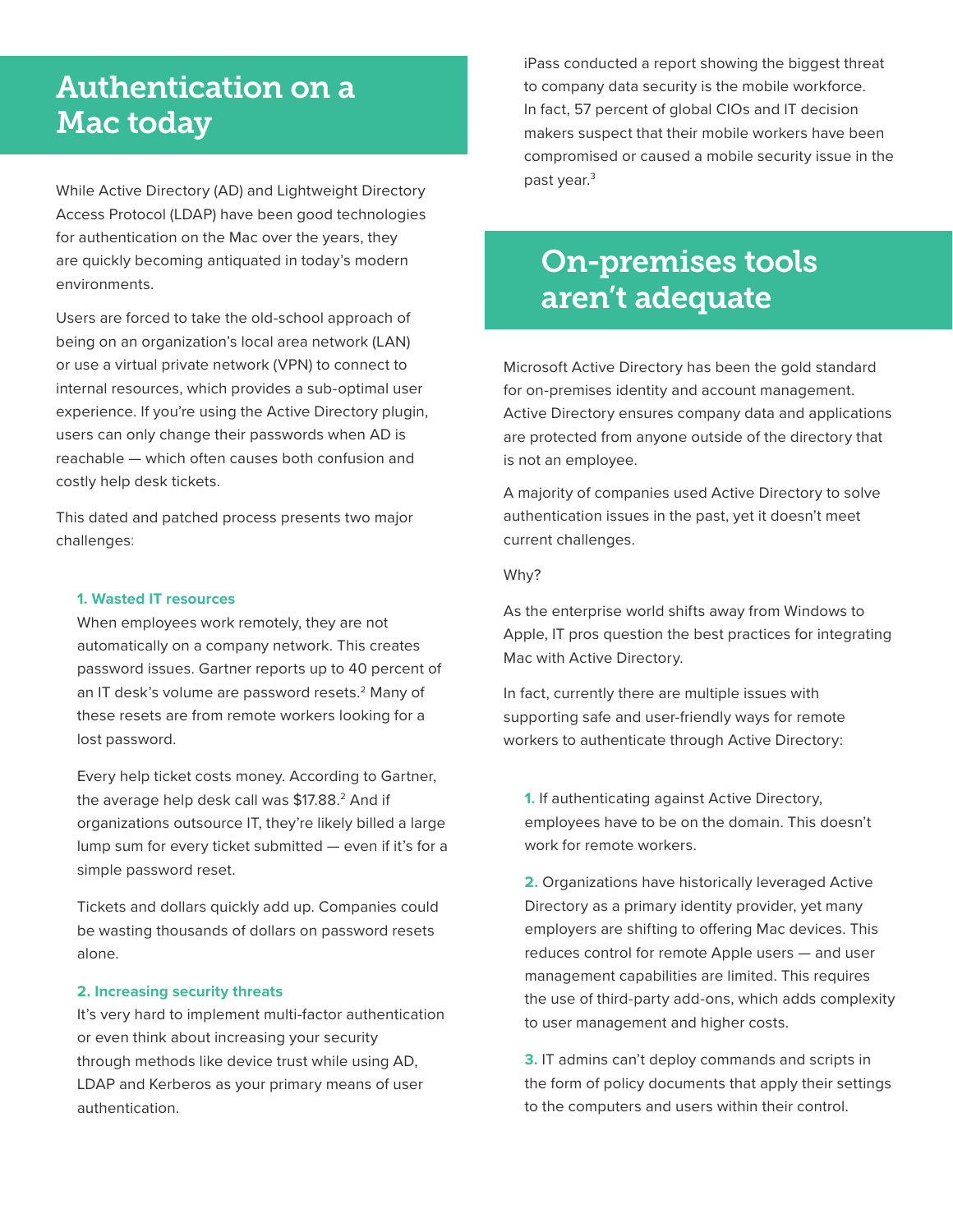Binding to an Active Directory domain was a great solution to solve authentication issues for 20 years. But in an age of increasingly mobile devices, passwords and clocks get out of sync, Domain Name System (DNS) records aren't always available externally, and Active Directory is no longer as viable.

Legacy IT systems and processes are not the way to go. Employees in this day in age want to work anywhere with a sense of security and ease of use.

So how do you eliminate the need to bind a Mac to Active Directory, but maintain account security? Cloud identity!

With 81 percent of enterprises operating multi-cloud landscapes and 26 percent spending over \$6 million annually on public cloud infrastructure, staying on top of identity and security has never been more difficult.4

### Cloud identity primer

Without the right tools, security is threatened for remote devices. The approach to identity and security has to evolve. Cloud identity providers — such as Microsoft, Google, Okta, IBM and OneLogin — and Security Assertion Markup Language (SAML) and Open Authorization (OAuth) are offering a path to making this evolution a reality.

#### **What is cloud identity?**

Cloud identity allows IT to centrally and remotely manage users, groups, passwords and access to corporate applications and cloud resources.

As such, Microsoft is encouraging organizations to move away from on-premises Active Directory and leverage cloud-based Microsoft Azure Active Directory.

Microsoft Azure is cloud services that allow businesses to build, manage and deploy applications on a massive, global network using specific tools and frameworks. In fact, 95 percent of Fortune 500 companies use it.<sup>4</sup>

But Microsoft Azure is not the only cloud identity provider; there are many options when it comes to cloud identity providers. So, which one(s) should organizations turn to?

## Jamf Connect for cloud identity integration

With Jamf Connect, it doesn't matter which cloud identity provider you select. Jamf Connect allows for simple provisioning of users from a cloud identity service during an Apple provisioning workflow, complete with multi-factor authentication.

It offers the flexibility to leverage local users controlled by the same policies and controls you depend on from a directory service or identity provider.

With Jamf Connect, a user can unbox their Mac, turn it on and access every system-approved application after signing on with a single set of cloud identity credentials.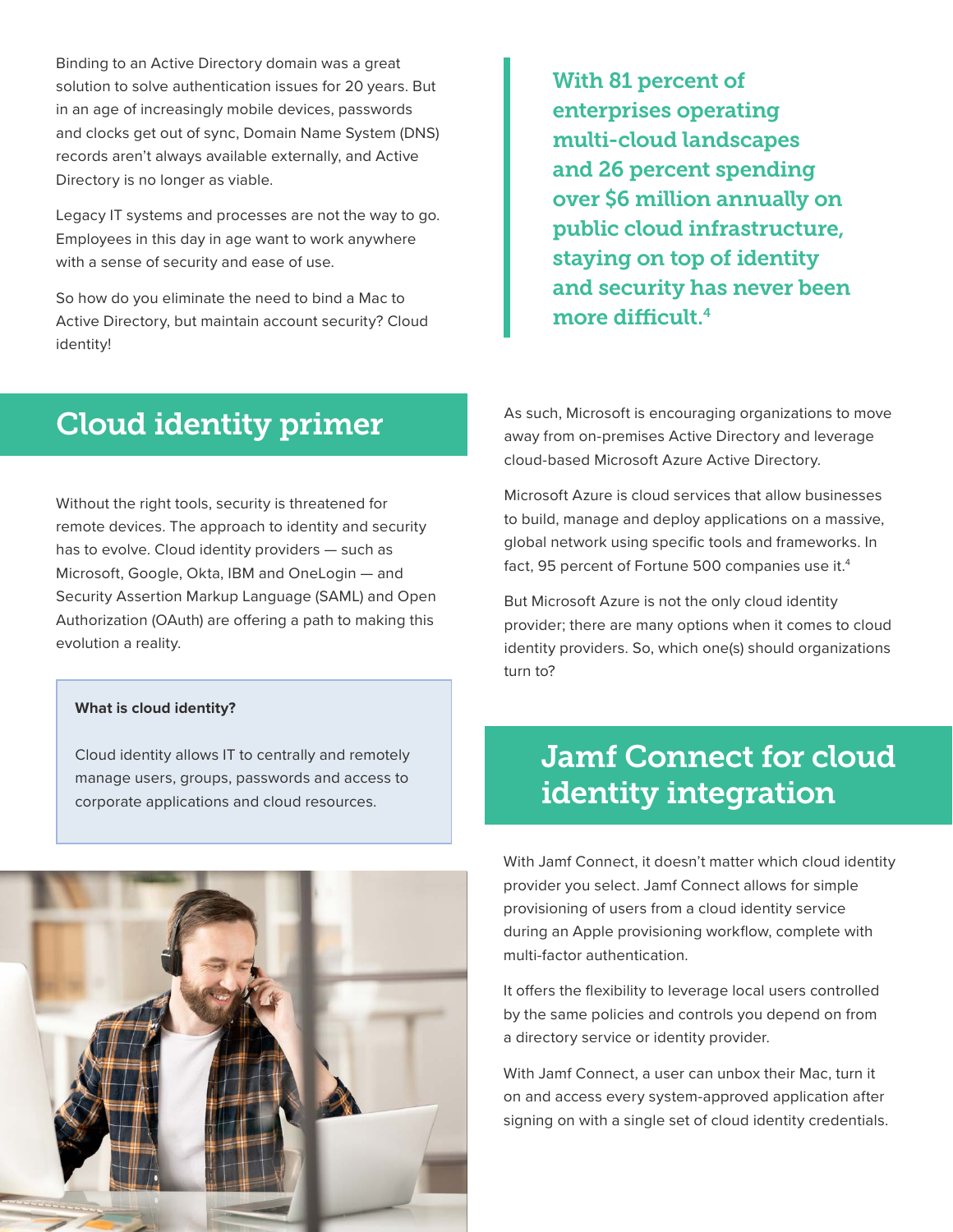Here are the benefits:

**1. Secure the enrollment process:** Leverage modern authentication to ensure the right user is on the device before deploying anything sensitive to that device.

**2. Just in time account creation:** Create local accounts based on Okta, Azure, Google Cloud, IBM Cloud and OneLogin identities.

**3. Cloud multifactor:** Use supported Okta, Azure, Google Cloud, IBM Cloud or OneLogin multifactor methods at the login window.

#### **Have on-premises?**

[NoMAD](https://nomad.menu) is your answer. Unleash your Macs with the power of NoMAD, a seamless way to sync accounts in environments that leverage Active Directory.

# Mobile device management (MDM) and conditional access

As organizations shift away from on-premises Active Directory and see an increase in Mac devices in the workplace, it's paramount that organizations keep corporate information secure, while providing the bestin-class user experience Apple is known for.

Cloud identity providers integrated with Jamf Connect allow IT admins to remotely manage users' passwords and access to corporate applications — ensuring confidence that information is secure in today's mobile world.

Using an automated MDM enrollment system, the process is simple.:

**1.** A user is invited to enroll in the automated MDM enrollment.



**2.** During this enrollment process, the Jamf Connect package is downloaded and installed from the MDM server.

**3.** Users are taken directly to the Jamf Connect login window as opposed to having to create their own username and password.

The user has the same username and password for everything, creating a wonderful experience while also establishing account security.

In fact, when done right with a dedicated Apple MDM, it's the out-of-box, automated setup experience regardless if an employee is in the office or on the other side of the world.